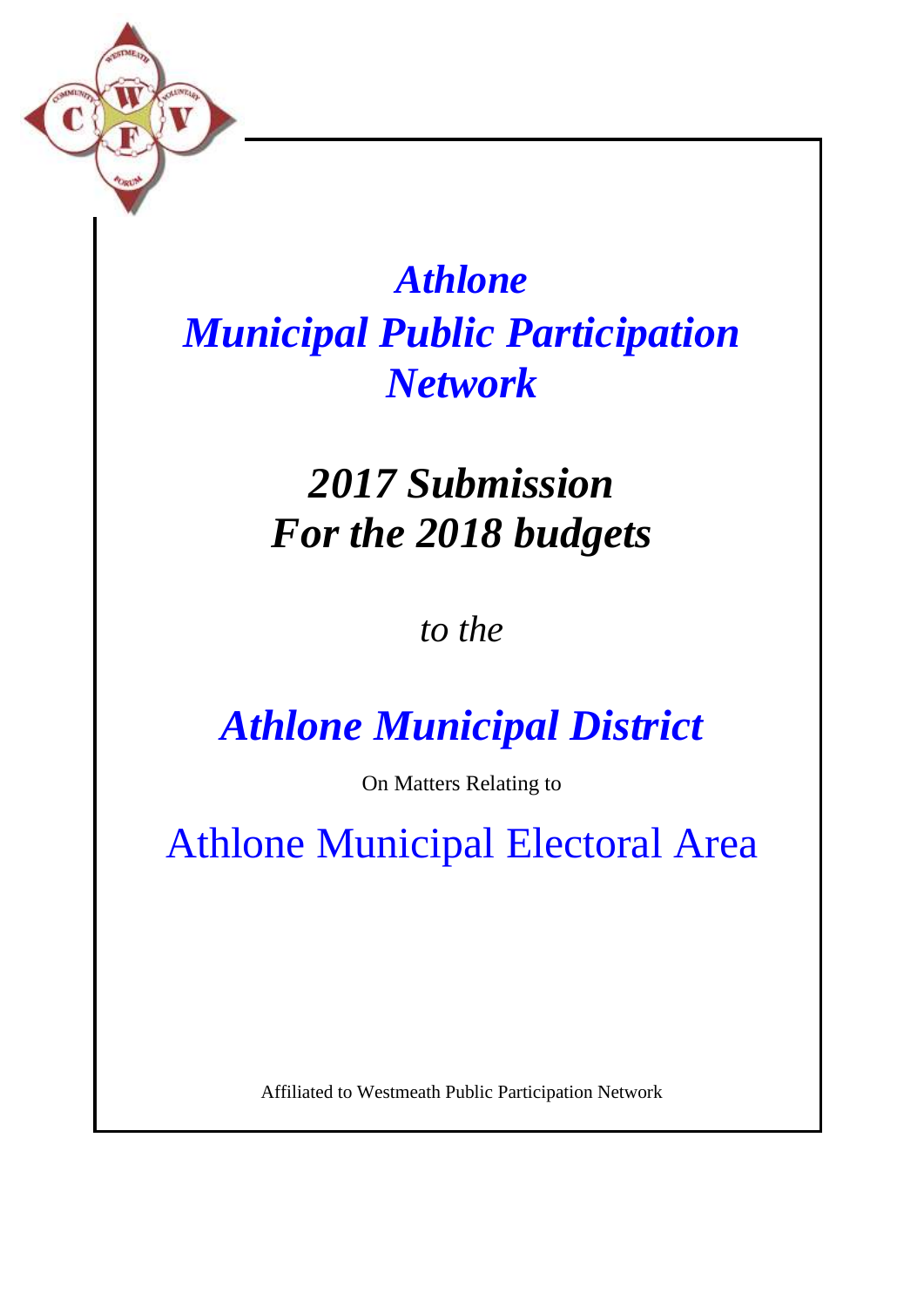## Report on Local Issues Submission

This is a report concerning local issues, identified by the members of **Athlone Municipal PPN** on 20<sup>th</sup> Sept. 2017, for submission to the Athlone Municipal District of Westmeath County Council to be considered in the budget allocation for 2018.

The document includes **5 Theme** issues agreed by consensus by the forum, some of these issues have no financial implications and are concerned with process, while other issues may have large financial implications, having said this the Forum are aware that there are budgetary and resource constraints but would urge the Municipal District and Council officials to support this submission in as much as is possible.

The Athlone Municipal PPN made their recommendations for this submission having considered the paper entitled, "Interaction between the Area Committees of the Council and the Community and Voluntary Forum". This paper received approval from the Corporate Policy Group and members of Westmeath County Council on 29<sup>th</sup> July 2002 and the policy document "Westmeath Public Participation Network (PPN) Interaction with Municipal Districts" adopted by Westmeath County Council July 2016.

Athlone Municipal PPN have selected a deputation to meet with the Athlone Municipal District to present this document.

These are:

| <b>Elected PPN representatives</b> |                      |                  |                |
|------------------------------------|----------------------|------------------|----------------|
| Hugh Farrell                       | Marie Reddin         | Brendan Campbell | Linda-Jo Ouinn |
| Michael Mulvev                     | <b>Keith Dowling</b> | Kathleen Grennan |                |

Facilitator of Network - *Annette Barr Jordan,* Administrative Officer, Community Development Section Westmeath County Council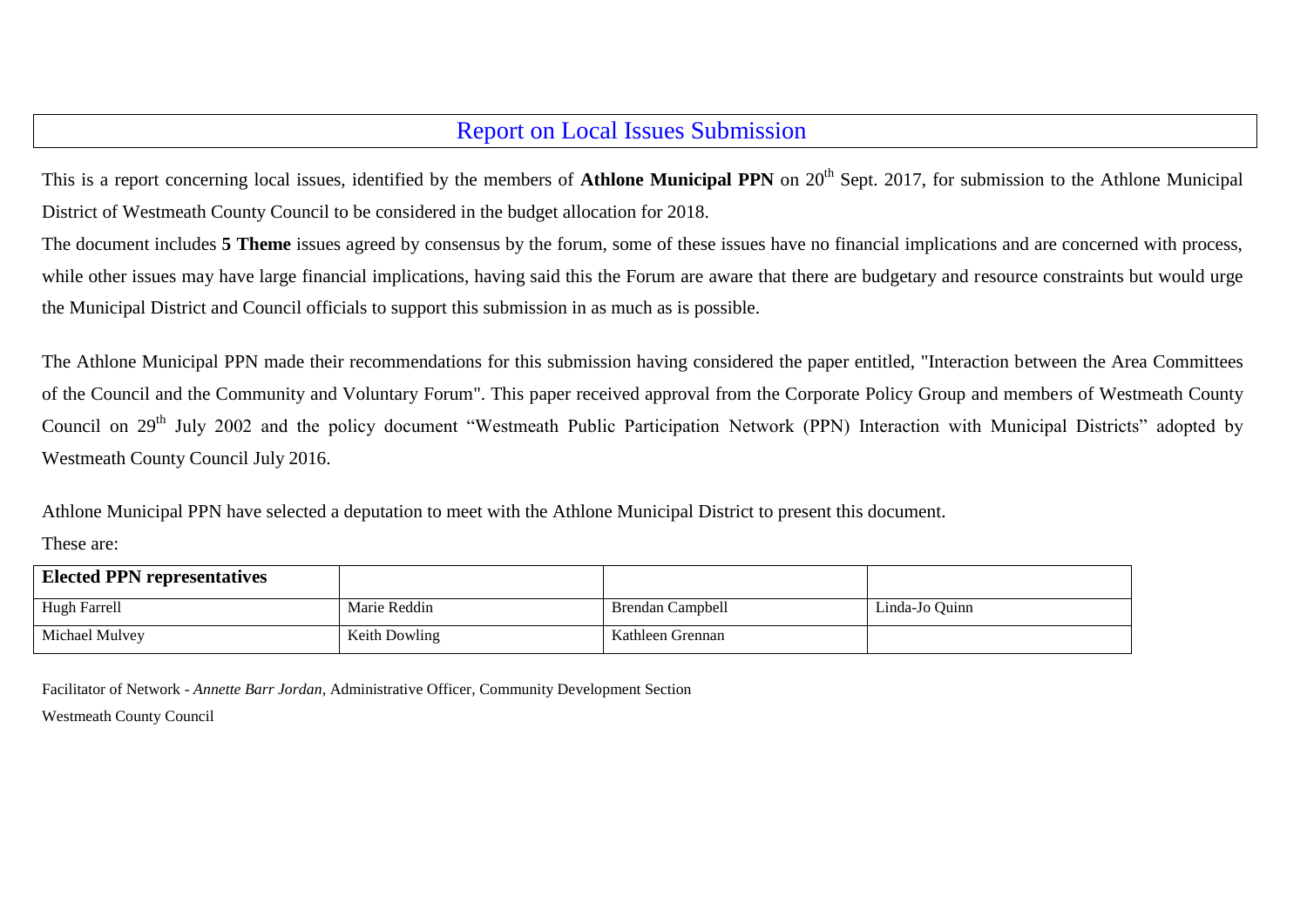| 1. ACCESS                                                  |                                                                                                                                                                                                                                                                                 |                                                                                                                                                |                                                                                                                                                                                                                                                                                                                                  |                      |
|------------------------------------------------------------|---------------------------------------------------------------------------------------------------------------------------------------------------------------------------------------------------------------------------------------------------------------------------------|------------------------------------------------------------------------------------------------------------------------------------------------|----------------------------------------------------------------------------------------------------------------------------------------------------------------------------------------------------------------------------------------------------------------------------------------------------------------------------------|----------------------|
| <b>Group / Organisation</b>                                | <b>Issue / Concern</b>                                                                                                                                                                                                                                                          | <b>Proposed Action</b>                                                                                                                         | <b>Council Response</b>                                                                                                                                                                                                                                                                                                          | <b>Date</b>          |
| Ashdale/Woodlands<br><b>Grove Residents</b><br>Association | <b>Entrance/exit at Resource</b><br>Centre and Woodlands<br>Grove at Abbey Road,<br>Coosan needs re-visiting<br>(side of IWA/Resource<br>Centre)                                                                                                                                | Would need looking at by<br>experts who should identify the<br>problem and may have a<br>solution                                              | This has been reviewed by the District Engineer<br>and he advised that a tabletop ramp was installed<br>at the entrance following previous representations.<br>No other issues have been identified.<br><b>Update June 2018</b> – Residents group to identify<br>specific issues for District Engineer.                          | $20th$ Sept. 2017    |
| <b>Athlone Access</b><br><b>Awareness Group</b>            | Abuse of Disabled<br>Parking Bays in Athlone<br>Town by people who<br>have no Blue Badge<br>permit or who abuse one<br>that has not been issued<br>to them personally<br>(Black Spot areas $-$<br>Golden Island Shopping<br>Centre, Prince Bar,<br>Dunnes Stores,<br>Irishtown) | <b>Athlone Access Awareness work</b><br>closely with Traffic Wardens<br>and Local Garda. Post on<br>AAA, Facebook page re.<br>blackspot areas. | Westmeath County Council is responsible for the<br>operation of public car parks in Athlone. The<br>County Council will write to owners of these car<br>parks in relation to the concerns raised.<br>PPN should also approach other non public<br>agencies.<br><b>Update June 2018-</b> Letters issued by Municipal<br>District. | $20^{th}$ Sept. 2017 |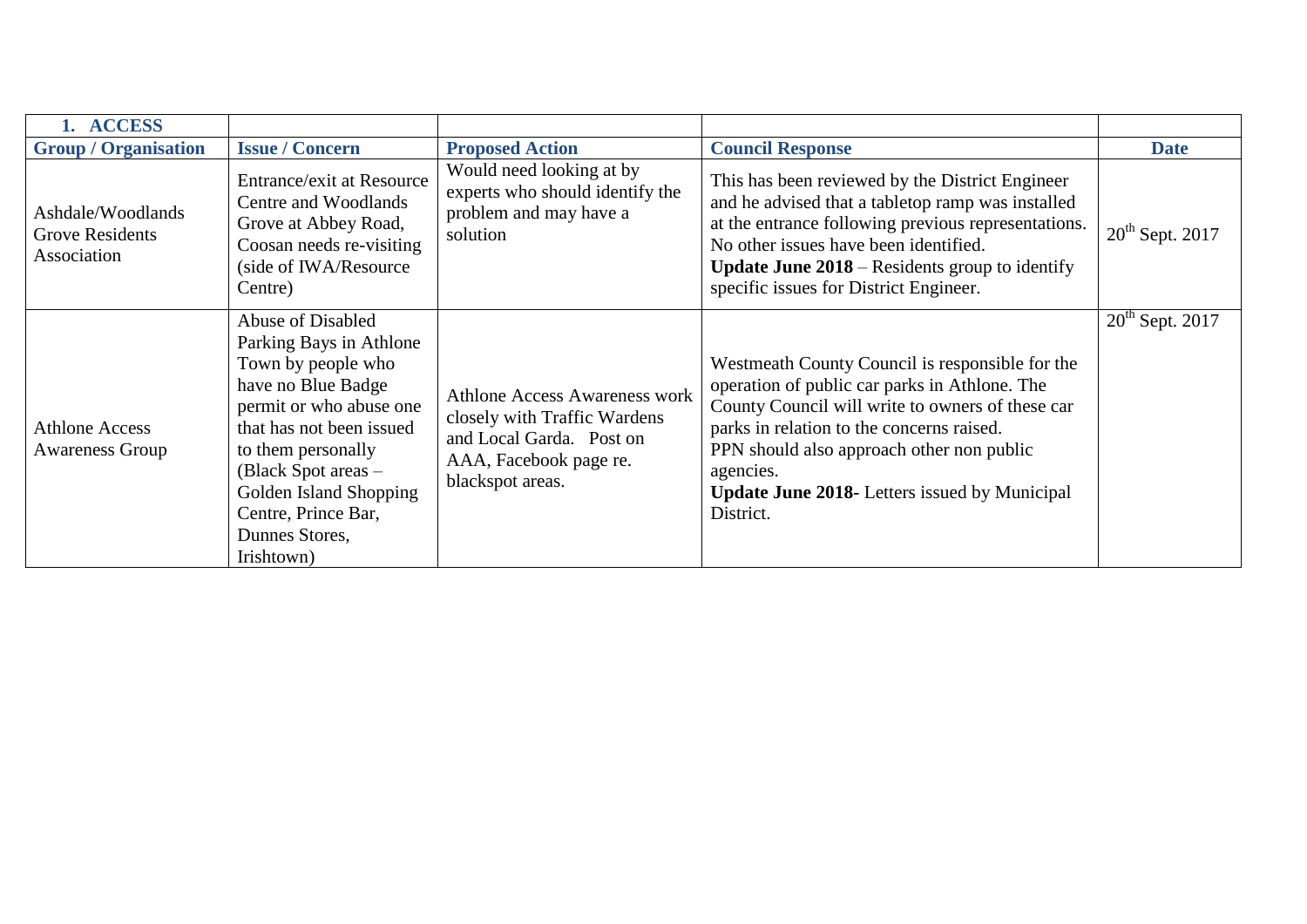| <b>Brawny Homes</b><br>Association             | Perimeter fencing<br>adjacent to Brawny<br>Square to include<br>lighting                                                                                                                                                                                                                                                                                      | Erect permanent perimeter<br>fencing and lighting.                                                                                                                                                                   | PPN to forward specific location where they are<br>looking for perimeter fencing. The Council<br>currently has no funding for new public lights.<br>Update June 2018 - PPN to identify specific<br>issues for District Engineer.                                                                                                                                                                                                                   | $20th$ Sept. 2017                                                        |
|------------------------------------------------|---------------------------------------------------------------------------------------------------------------------------------------------------------------------------------------------------------------------------------------------------------------------------------------------------------------------------------------------------------------|----------------------------------------------------------------------------------------------------------------------------------------------------------------------------------------------------------------------|----------------------------------------------------------------------------------------------------------------------------------------------------------------------------------------------------------------------------------------------------------------------------------------------------------------------------------------------------------------------------------------------------------------------------------------------------|--------------------------------------------------------------------------|
| Cairde Nua                                     | Lack of transport for<br>members to get to the<br>Group's premises<br>(Brawny, Batteries and<br>Clonbonny)                                                                                                                                                                                                                                                    | Supply transport for those<br>people to attend the weekly club.<br>These people need this facility<br>for their wellbeing.                                                                                           | Community Development section has referred this<br>action to Westmeath Rural Transport Initiative for<br>response.<br>Updated June 2018. Referred to Rural Transport.<br>Cairde Nua are welcome to make a proposal<br>directly to Westmeath Rural Transport regarding<br>specific route and support required for their<br>consideration.                                                                                                           | $20th$ Sept. 2017<br>WCC Comm<br>Dev section<br>addressed in<br>Nov 2017 |
| Independent People with<br><b>Disabilities</b> | <b>Disabled Parking Bays</b><br>are too short for vehicles<br>that accommodate people<br>who use wheelchairs that<br>require ramp/lift access<br>to the rear of the vehicle<br>and the amount of<br><b>Disabled Parking Bays</b><br>should be increased in<br>Athlone town (main<br>street, Church Street,<br>Sean Costello Street and<br>Castlemaine Street) | Propose that a "no entry" yellow<br>box be put at the end of the<br>Disabled Parking Bays approx.<br>1.2 metres in length for the<br>vehicle displaying a Sticker<br>indicating the length of<br>clearance required. | Disabled spaces are provided in accordance with<br>the agreed National Standards. The Council will<br>review the size and number of spaces whenever<br>new works are planned and will meet<br>representatives to incorporate into the Church<br>Street Enhancement project.<br>Update June 2018- An extended bay has been<br>installed adjacent to the Prince of Wales hotel and<br>one is planned to be put in Mardyke Street later<br>this year. | $20th$ Sept. 2017                                                        |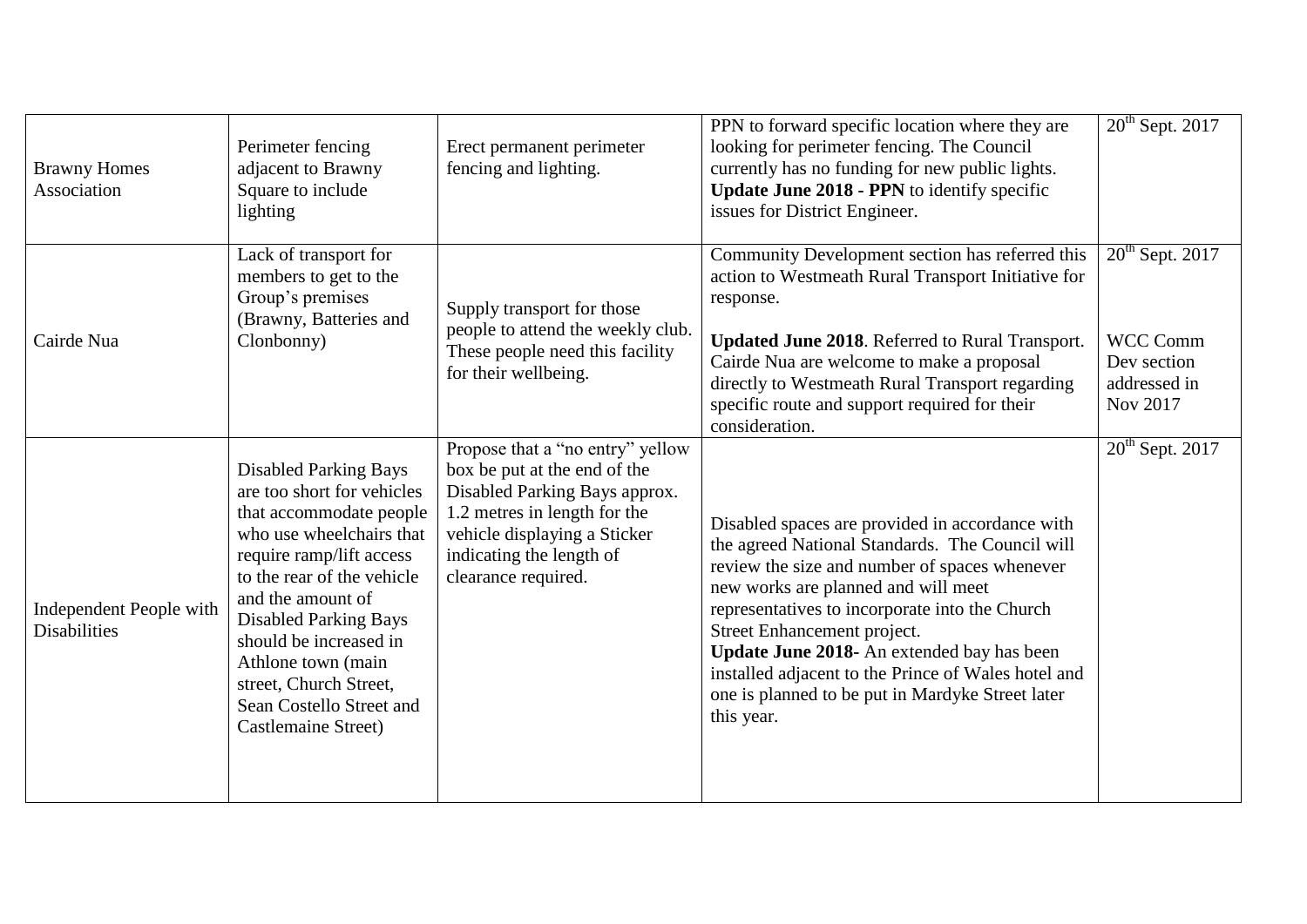| 2. Facilities                                   |                                                                                                                                                                                                                                                                                             |                                                                                                                                                            |                                                                                                                                                                                                                                                                                                                                               |                                                                           |
|-------------------------------------------------|---------------------------------------------------------------------------------------------------------------------------------------------------------------------------------------------------------------------------------------------------------------------------------------------|------------------------------------------------------------------------------------------------------------------------------------------------------------|-----------------------------------------------------------------------------------------------------------------------------------------------------------------------------------------------------------------------------------------------------------------------------------------------------------------------------------------------|---------------------------------------------------------------------------|
| <b>Group / Organisation</b>                     | <b>Issue / Concern</b>                                                                                                                                                                                                                                                                      | <b>Proposed Action</b>                                                                                                                                     | <b>Council Response</b>                                                                                                                                                                                                                                                                                                                       | <b>Date</b>                                                               |
| <b>Athlone Access</b><br><b>Awareness Group</b> | <b>Abuse of Disabled</b><br>Parking Bays in Athlone<br>Town by people who<br>have no Blue Badge<br>permit or who abuse one<br>that has not been issued<br>to them personally<br>(Black Spot areas -<br><b>Golden Island Shopping</b><br>Centre, Prince Bar,<br>Dunnes Stores,<br>Irishtown) | <b>Athlone Access Awareness work</b><br>closely with Traffic Wardens<br>and Local Garda. Post on<br>AAA, Facebook page re.<br>blackspot areas.             | <b>Westmeath County Council is</b><br>responsible for the operation of<br>public car parks in Athlone. The<br>County Council will write to<br>owners of these car parks in<br>relation to the concerns raised.<br>PPN should also approach other<br>non public agencies.<br><b>Update June 2018-</b> Letters issued<br>by Municipal District. | $20th$ Sept 2017.                                                         |
| <b>Rosemount Social</b><br>Initiative (GAA)     | Community Shop in<br>Rosemount Village (local<br>shop closed over 5 years<br>ago)                                                                                                                                                                                                           | Support/guidelines/direction in<br>how we could have a community<br>shop and what support (financial<br>and otherwise) that we may be<br>able to avail of. | This was referred to Community<br>Development Section of WCC.<br><b>Update June 2018.</b> Comm Dev<br>section referred this to WCD<br>SICAP programme who contacted<br>Rosemount, they are supporting<br>this group with their idea.                                                                                                          | $20th$ Sept. 2017<br><b>WCC Comm Dev section</b><br>addressed in Nov 2017 |
| Rosemount                                       | No shop<br>No playground                                                                                                                                                                                                                                                                    | Need a community shop<br>Need a community playground                                                                                                       | <b>Community Development section</b><br>referred Rosemount group to<br><b>Westmeath Community</b><br>Development LEADER programme<br>under their Playgrounds targeted<br>call for funding.<br><b>Update June 2018. Rosemount</b><br>made application to LEADER<br>Programme.                                                                  | <b>WCC Comm Dev section</b><br>addressed in Jan 2017                      |
|                                                 |                                                                                                                                                                                                                                                                                             |                                                                                                                                                            |                                                                                                                                                                                                                                                                                                                                               |                                                                           |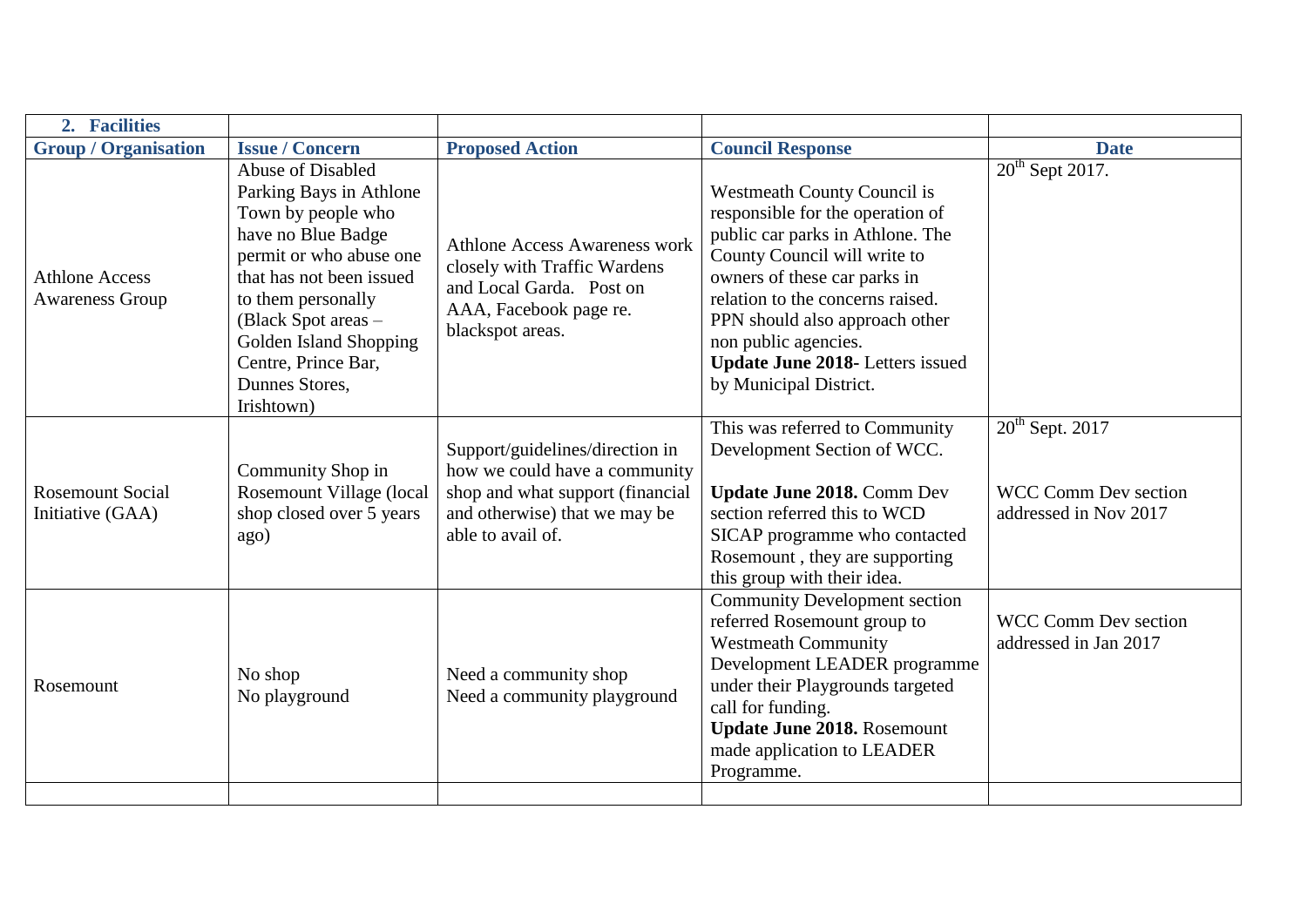|                         |                                          | These areas need to be inspected | The Council will arrange for an      |  |
|-------------------------|------------------------------------------|----------------------------------|--------------------------------------|--|
|                         | Uneven footpaths all                     | by the local authority staff and | inspection of specific areas         |  |
|                         | over Athlone Town                        | rectified and made safe where    | identified by PPN.                   |  |
|                         | which are dangerous for                  | necessary                        | <b>Update June 2018-</b> Works have  |  |
| St. Mary's Active       | active elderly and people                |                                  | been carried out on Garden Vale      |  |
| <b>Retirement Group</b> | with disabilities (town,                 |                                  | and are planned for Northgate        |  |
|                         | Garden Vale, Northgate                   |                                  | Street in the current year. If there |  |
|                         | Street, Cornamagh, St.                   |                                  | are other specific locations of      |  |
|                         | Joseph's Villas)                         |                                  | concern they should be brought to    |  |
|                         |                                          |                                  | the attention of the Council.        |  |
|                         |                                          |                                  | <b>Community Development section</b> |  |
|                         |                                          |                                  | has referred this action to          |  |
|                         |                                          |                                  | <b>Westmeath Community</b>           |  |
|                         | Office Space for<br>Community TUS worker | Advise or recommend a free       | Development SICAP programme          |  |
|                         |                                          | office space for community       | under their Goal 1 supports to       |  |
|                         | to carry out<br>administrative tasks.    | worker to work from ie. sharing  | community groups.                    |  |
| Athlone Women's         |                                          | office space with community      | AMD to consider if the Civic         |  |
| Forum                   | Any location in Athlone                  | organisations                    | Centre or AMD library section        |  |
|                         |                                          |                                  | could facilitate this group by       |  |
|                         |                                          |                                  | allowing them to use a room for      |  |
|                         |                                          |                                  | meetings. Update June 2018 -         |  |
|                         |                                          |                                  | The Athlone Municipal District is    |  |
|                         |                                          |                                  | not in a position to provide this.   |  |
|                         |                                          |                                  |                                      |  |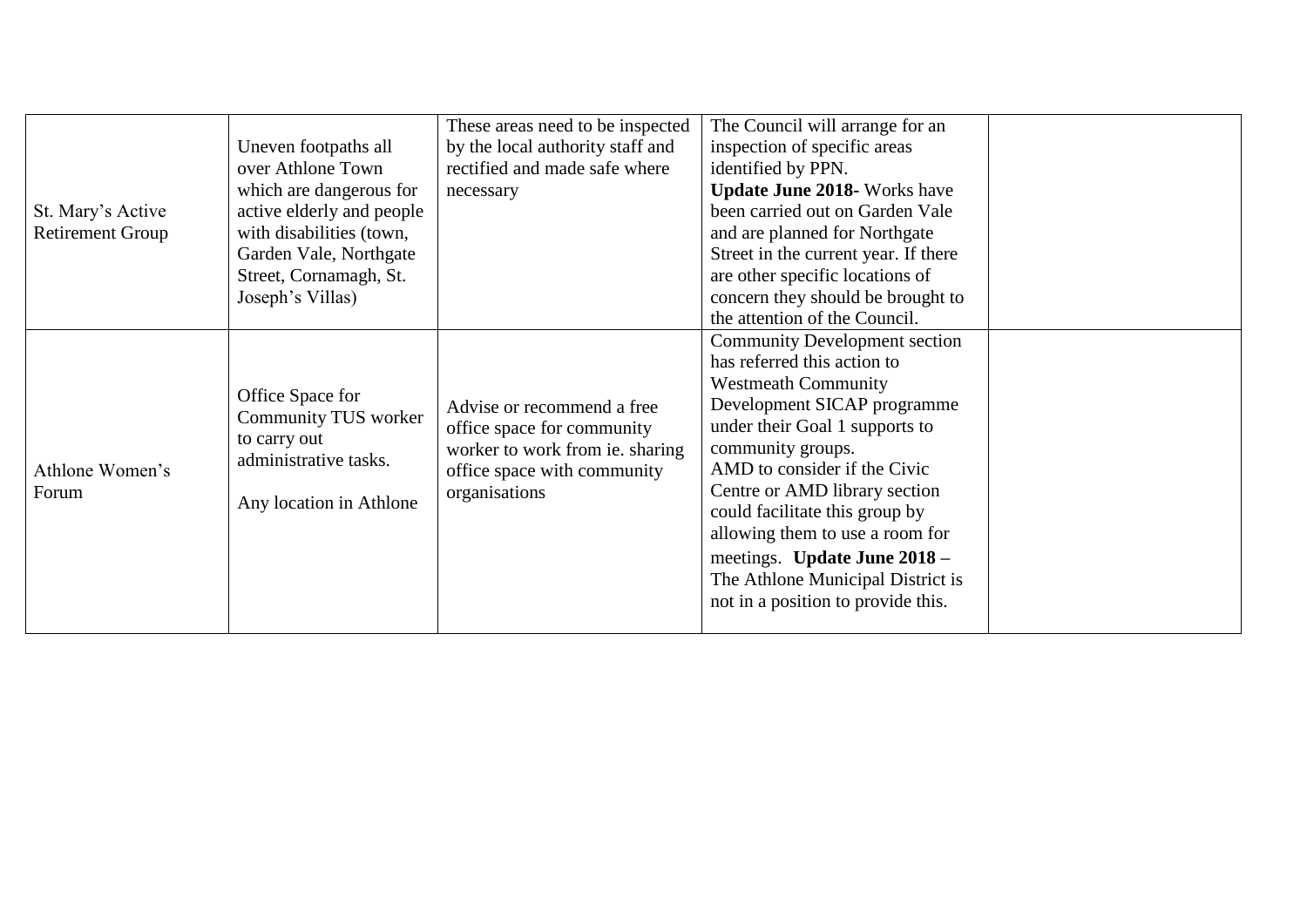| <b>3. Road Safety</b>                                      |                                                                                                                                                                      |                                                                                                   |                                                                                                                                                                                                                                                                                    |                    |
|------------------------------------------------------------|----------------------------------------------------------------------------------------------------------------------------------------------------------------------|---------------------------------------------------------------------------------------------------|------------------------------------------------------------------------------------------------------------------------------------------------------------------------------------------------------------------------------------------------------------------------------------|--------------------|
| <b>Group/Organisation</b>                                  | <b>Issue/concern</b>                                                                                                                                                 | <b>Proposed Action</b>                                                                            | <b>Response</b>                                                                                                                                                                                                                                                                    | <b>Date Raised</b> |
| Ashdale/Woodlands<br><b>Grove Residents</b><br>Association | Entrance/exit at<br><b>Resource Centre and</b><br><b>Woodlands Grove at</b><br>Abbey Road, Coosan<br>needs re-visiting<br>(side of<br><b>IWA/Resource</b><br>Centre) | Would need looking at by<br>experts who should identify the<br>problem and may have a<br>solution | This has been reviewed by the<br>District Engineer and he advised<br>that a tabletop ramp was installed at<br>the entrance following previous<br>representations. No other issues<br>have been identified.<br>Update June 2018 - no change                                         | $20th$ Sept. 2017  |
|                                                            | Blocks out of place<br>at kerbs and front<br>wall (from House<br>No. 1 and continue<br>down along estate)                                                            | Cement kerbing and put stones<br>back into wall.                                                  | The District Engineer will arrange<br>for inspection and arrange for any<br>works considered necessary to be<br>carried out. Update June 2018 -It<br>is anticipated this will be carried<br>out in September 2018.                                                                 | $20th$ Sept. 2017  |
| <b>Cypress Gardens</b><br><b>Residents Association</b>     | Landlords allowing<br>their property to fall<br>into disrepair.<br>Dog Sign removed<br>from Pole in estate<br>(beside the only seat<br>in estate)                    | Several houses in estate are<br>affected - Environmental<br>Officer asked to inspect same.        | If specific properties are identified<br>they can be inspected in accordance<br>with the Derelict Sites legislation.<br>Sign can be supplied to Residents<br>Association on request.<br><b>Update June 2018 - PPN has not</b><br>identified specific properties for<br>inspection. |                    |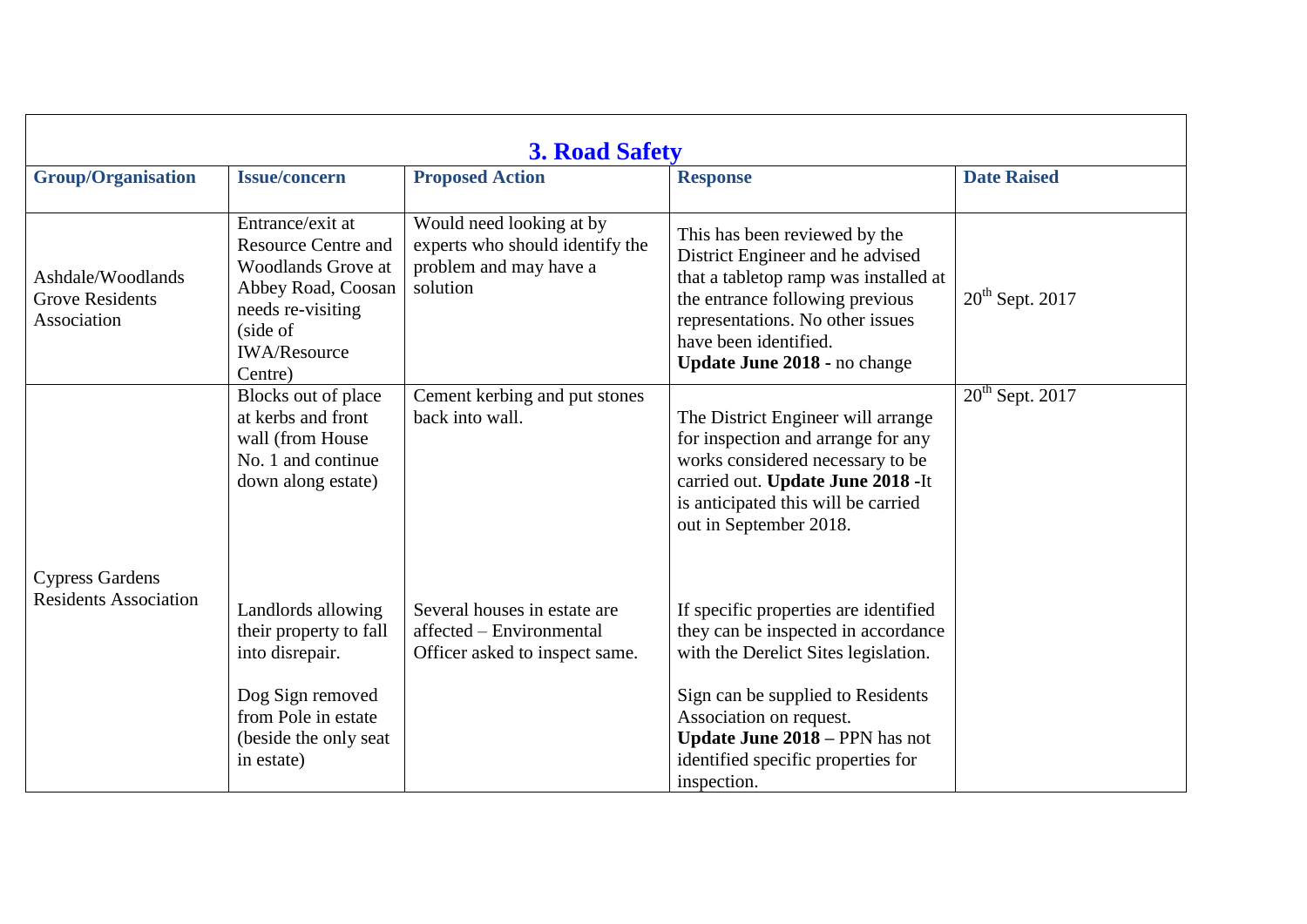| <b>Drumraney Heritage</b><br>Society            | Vehicles i.e. cars,<br>lorries and<br>motorbikes<br>travelling at<br>excessive speeds<br>(Road 390 between<br>cor-ordinates<br>616152.716,<br>747485.442 and<br>616933.239,<br>748398.257 ie.<br>between Drumraney<br>Parish Church ad<br>turn off junction to<br><b>Drumraney School</b> | Place signs to "Reduce Speed"<br>limit from 80km to 50 km.                                                                                                                                                                                                             | This can be reviewed in the context<br>of the next speed limit review by<br>the Transportation section which<br>will be advertised in the local press.<br><b>Update June 2018 – Next review</b><br>not yet scheduled but submissions<br>can be lodged with Transportation<br>Section of County Council at this<br>stage. This request has been<br>forwarded to Transportation<br>Section in this regard.                      | $20th$ Sept. 2017 |
|-------------------------------------------------|-------------------------------------------------------------------------------------------------------------------------------------------------------------------------------------------------------------------------------------------------------------------------------------------|------------------------------------------------------------------------------------------------------------------------------------------------------------------------------------------------------------------------------------------------------------------------|-------------------------------------------------------------------------------------------------------------------------------------------------------------------------------------------------------------------------------------------------------------------------------------------------------------------------------------------------------------------------------------------------------------------------------|-------------------|
| Moate Museum &<br><b>Historical Society CLG</b> | Unsafe footpaths in<br>$Moate - very$<br>dangerous (Mains St<br>and in particular the<br>Newtown beside the<br>big tree leading to<br>Ave Maria Park)                                                                                                                                     | Westmeath Co. Co. officials to<br>travel to Galway and view the<br>steps that they provide in Salthill<br>from the Blackrock, Diving<br>Board to cover crevices by using<br>tar.<br>Use fluorescent paint to<br>highlight steps from Main Street<br>on to the footpath | Footpath improvements works are<br>carried out under the multi-annual<br>roads programme and all requests<br>are considered by the members<br>within the budgetary constraints.<br>This is not the most practical<br>solution in this location given the<br>extent of the steps. The District<br>Engineer will review.<br><b>Update June 2018-</b> This will be<br>reviewed in tandem with new<br>streetscape plan for Moate. | $20th$ Sept. 2017 |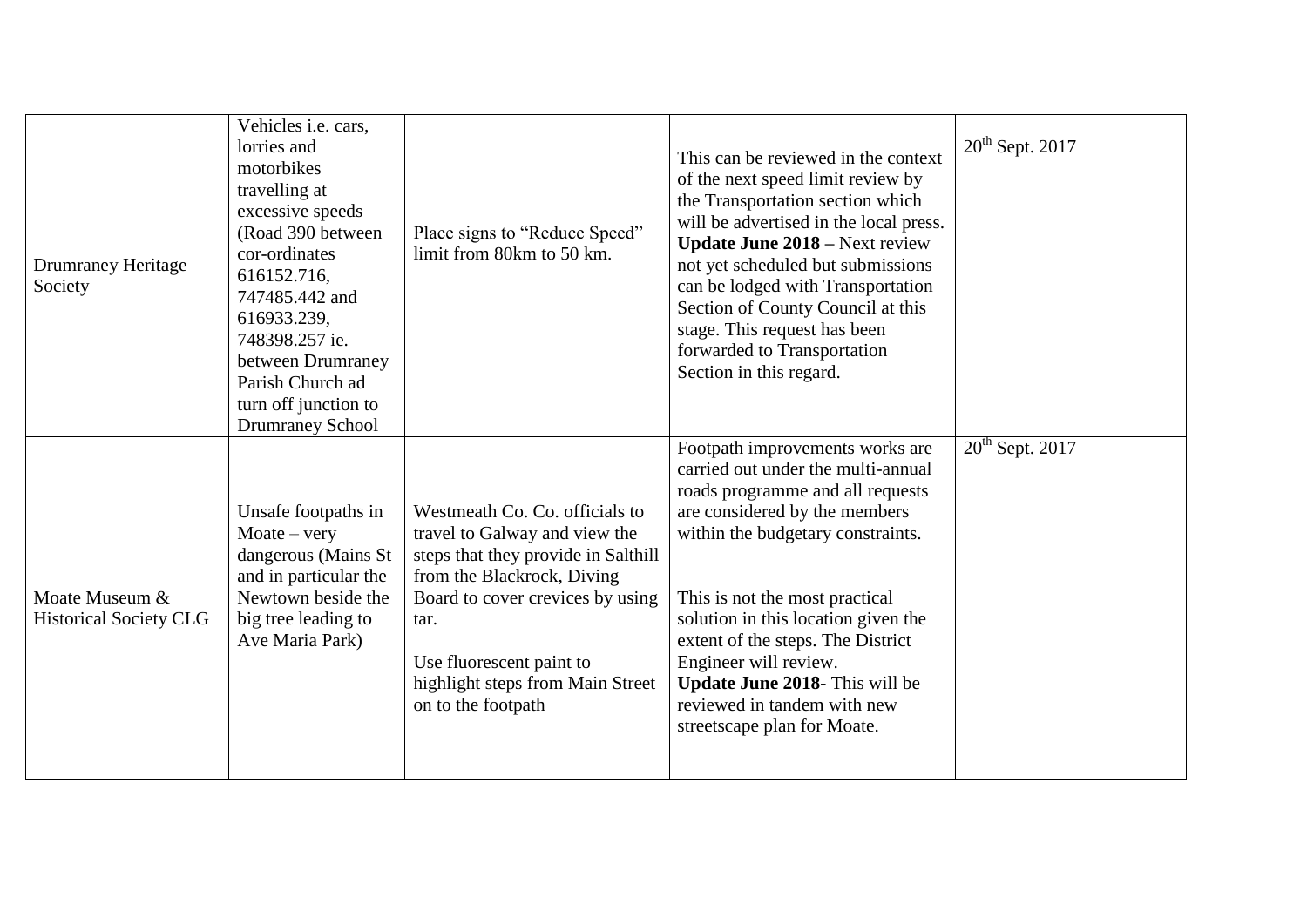|                               |                                        |                                | The provision of new footpaths are  | $20th$ September 2017 |
|-------------------------------|----------------------------------------|--------------------------------|-------------------------------------|-----------------------|
|                               |                                        |                                | carried out under the multi-annual  |                       |
|                               | Footpath needed on                     |                                | roads programme and all requests    |                       |
|                               | the Moate Road                         | New footpath needed            | are considered by the members       |                       |
|                               |                                        |                                | within the budgetary constraints.   |                       |
|                               |                                        |                                |                                     |                       |
| Rosemount                     |                                        |                                | The Council currently has no        |                       |
|                               |                                        |                                | funding for new public lights. The  |                       |
|                               | New lanterns for the                   | Lanterns needed with wires put | existing lights will be reviewed in |                       |
|                               | Village                                | underground                    | the context of any upgrading        |                       |
|                               |                                        |                                | programme.                          |                       |
|                               |                                        |                                | Update June 2018 -no change         |                       |
|                               | Potholes/uneven                        | Resurfacing works needed.      | Pothole repair is carried out by    | $20th$ September 2017 |
|                               | $surfaces - Friary$                    |                                | Municipal District and road         |                       |
|                               | Lane from Church                       |                                | resurfacing works are carried out   |                       |
|                               | Street needs                           |                                | under the multi-annual roads        |                       |
|                               | resurfacing.                           |                                | programme and all requests are      |                       |
|                               | Inspection traps                       |                                | considered by the members within    |                       |
|                               | (manholes) are                         |                                | the budgetary constraints           |                       |
|                               | below level of road                    |                                |                                     |                       |
|                               | surfaces and cars                      |                                | I have inspected Friary Lane and    |                       |
| St. Peter's Active            | swerving to avoid                      | <b>Inspection Traps needed</b> | Gleeson St. there is a valve cover  |                       |
| <b>Retirement Association</b> | bumps. Entrance to                     |                                | on Friary Lane which needs to be    |                       |
|                               |                                        |                                | reseated. It has been temporarily   |                       |
|                               | Fairgreen carpark<br>from Garden Vale. |                                |                                     |                       |
|                               |                                        |                                | addressed with Delay Set,           |                       |
|                               | Inspection traps on                    |                                | Permanent reinstatement to follow.  |                       |
|                               | Gleeson St., at                        |                                |                                     |                       |
|                               | Marist House.                          |                                | The manhole at the fairgreen        |                       |
|                               | Pothole at Credit                      |                                | carpark entrance is a surface water |                       |
|                               | Union/Court                            |                                | manhole. I assume the traps         |                       |
|                               | Devenish $-$ cars                      |                                | referred to along Marist House are  |                       |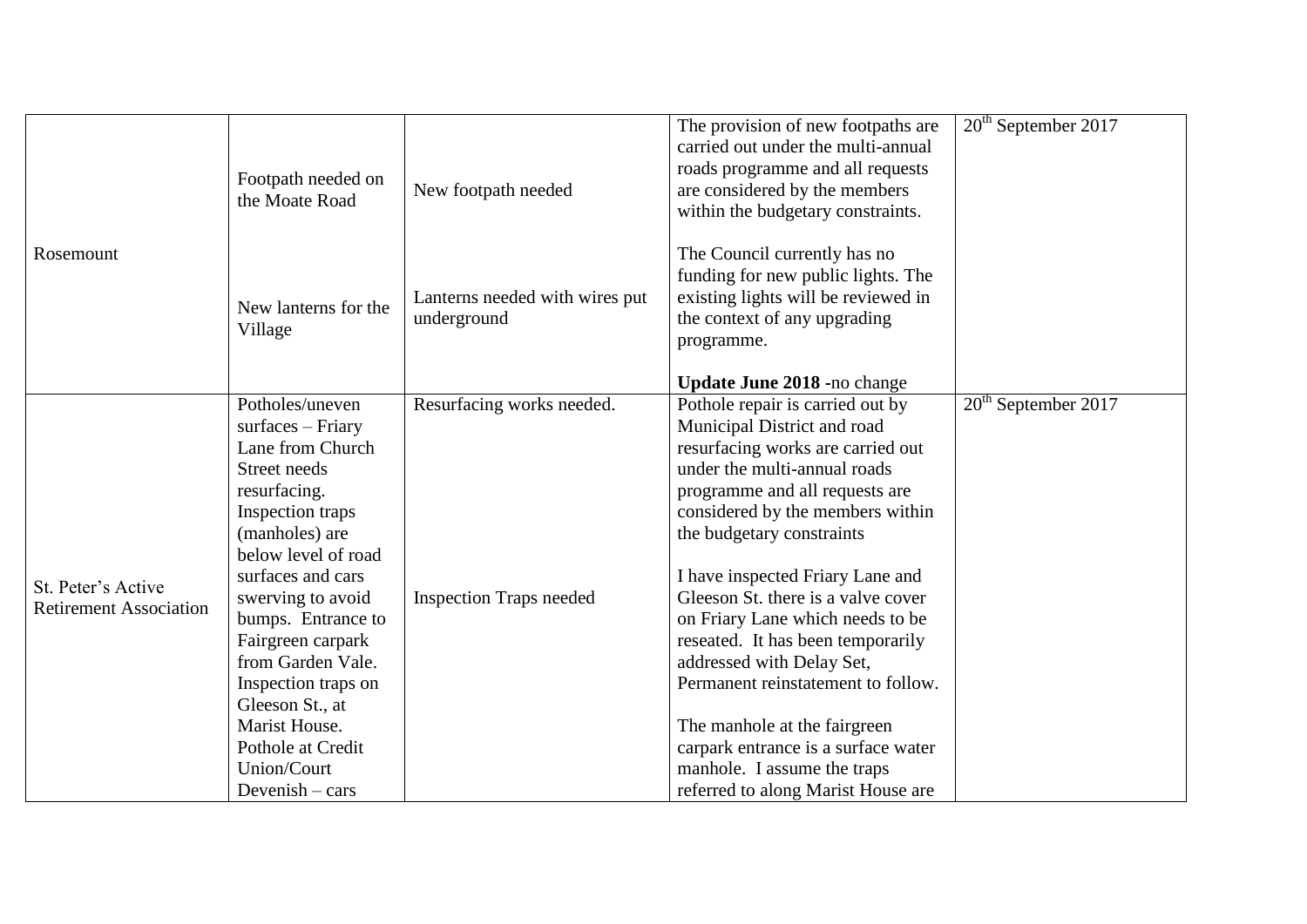| swerving to avoid<br>bumps.            |                                                  | gulleys. Gulleys and surface water<br>are not issues for water services. If |  |
|----------------------------------------|--------------------------------------------------|-----------------------------------------------------------------------------|--|
|                                        |                                                  | there is a specific foul/combined                                           |  |
|                                        |                                                  | manhole cover or valve chamber                                              |  |
|                                        |                                                  | cover generating complaints please<br>advise and water services will        |  |
|                                        |                                                  | assess and address if necessary.                                            |  |
|                                        |                                                  |                                                                             |  |
|                                        |                                                  |                                                                             |  |
| Speeding on Dublin                     | 50km Speed limit signs or                        | Speeding complaint will be referred                                         |  |
| Road, Castlemain<br>St., roundabout to | camera signs to be erected in<br>both directions | to Garda. There is no plan to erect<br>additional signs within urban area.  |  |
| Bonavalley Bridge.                     |                                                  | Update June 2018 – Gardai have                                              |  |
|                                        |                                                  | been written to.                                                            |  |
|                                        |                                                  |                                                                             |  |
|                                        |                                                  | Footpath improvements works are                                             |  |
| Dangerous footpaths                    |                                                  | carried out under the multi-annual                                          |  |
|                                        |                                                  | roads programme and all requests<br>are considered by the members           |  |
|                                        |                                                  | within the budgetary constraints.                                           |  |
|                                        |                                                  | Update June 2018- no change                                                 |  |
|                                        |                                                  |                                                                             |  |
|                                        |                                                  |                                                                             |  |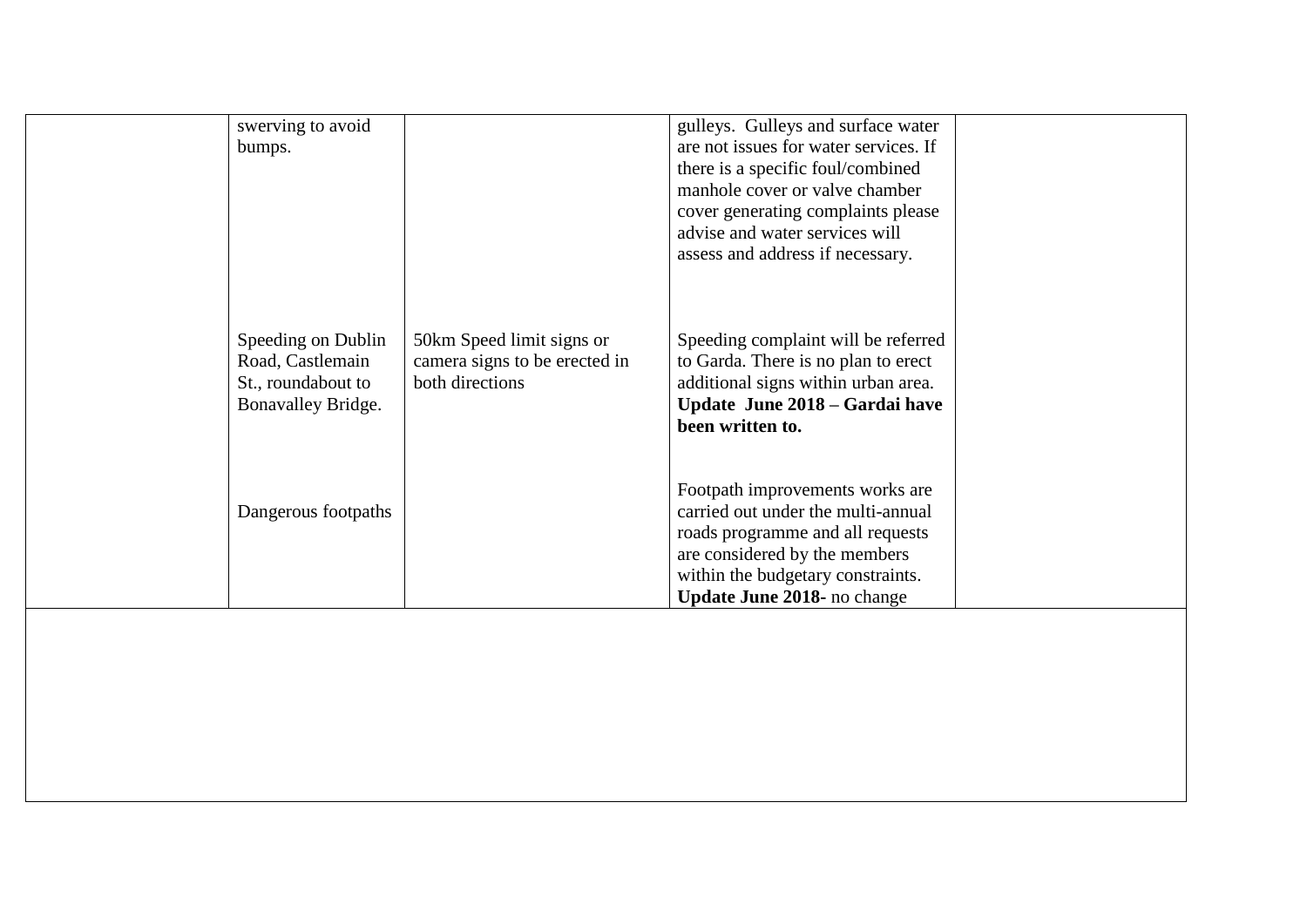| <b>4 Social Supports</b>                        |                                                                                                                                           |                                                                                                                                                                                                                  |                                                                                                                                                                                                                                                                                                             |                                         |
|-------------------------------------------------|-------------------------------------------------------------------------------------------------------------------------------------------|------------------------------------------------------------------------------------------------------------------------------------------------------------------------------------------------------------------|-------------------------------------------------------------------------------------------------------------------------------------------------------------------------------------------------------------------------------------------------------------------------------------------------------------|-----------------------------------------|
| <b>Group/Organisation</b>                       | <b>Issue/concern</b>                                                                                                                      | <b>Proposed Action</b>                                                                                                                                                                                           | <b>Response</b>                                                                                                                                                                                                                                                                                             | <b>Date Raised</b>                      |
| <b>Rosemount Social</b><br>Initiative (GAA)     | Lack of Exercise<br>machines/equipment<br>- mainly older<br>people who would<br>benefit greatly from<br>exercise (Rosemount<br>Community) | PPN to lobby for funding for the<br>provision of Exercise equipment<br>which will enable all ages<br>exercise, leading to a more<br>healthier lifestyle, thus reduce<br>mental stress and a happier<br>community | <b>Community Development Section</b><br>of WCC will support the group<br>with identifying and developing<br>relevant funding applications to<br>apply for this type of equipment<br>for the area.<br>Referred to LEADER -<br>application process ongoing.                                                   | $20th$ Sept. 2017<br>Completed Jan 2018 |
| <b>Athlone Access</b><br><b>Awareness Group</b> | <b>UN Convention on</b><br>the Rights of People<br>with Disabilities<br>Ratification<br>(Government<br>Department)                        | PPN Groups lobby the<br>Government to ratify at this<br>Convention as soon as possible<br>this year 2017                                                                                                         | None                                                                                                                                                                                                                                                                                                        | $20th$ Sept. 2017                       |
| <b>Ballymore Country</b><br>Music Festival.     | Playground facilities<br>in Ballymore.                                                                                                    | Develop playground facilities in<br>field to rear of Community<br>Centre.                                                                                                                                        | In recent years playgrounds have<br>been provided through community<br>led proposals with significant<br>funding from Leader and with<br>Council support in line with<br>current playground policy.<br><b>Community Development Section</b><br>has referred group to LEADER<br>Playground call for funding. | 19th Sept. 2017                         |
| <b>Ballymore Country</b><br>Music Festival.     | Speeding<br>1.<br>through<br>Ballymore<br>Village (centre).                                                                               | <b>Flashing Speed Display</b><br>signs at entrance to Village<br>and in centre of Village.                                                                                                                       | These speed flashing speed<br>display signs are used on National<br>Roads only. The District Engineer<br>will review this specific location                                                                                                                                                                 | 19th Sept. 2017                         |